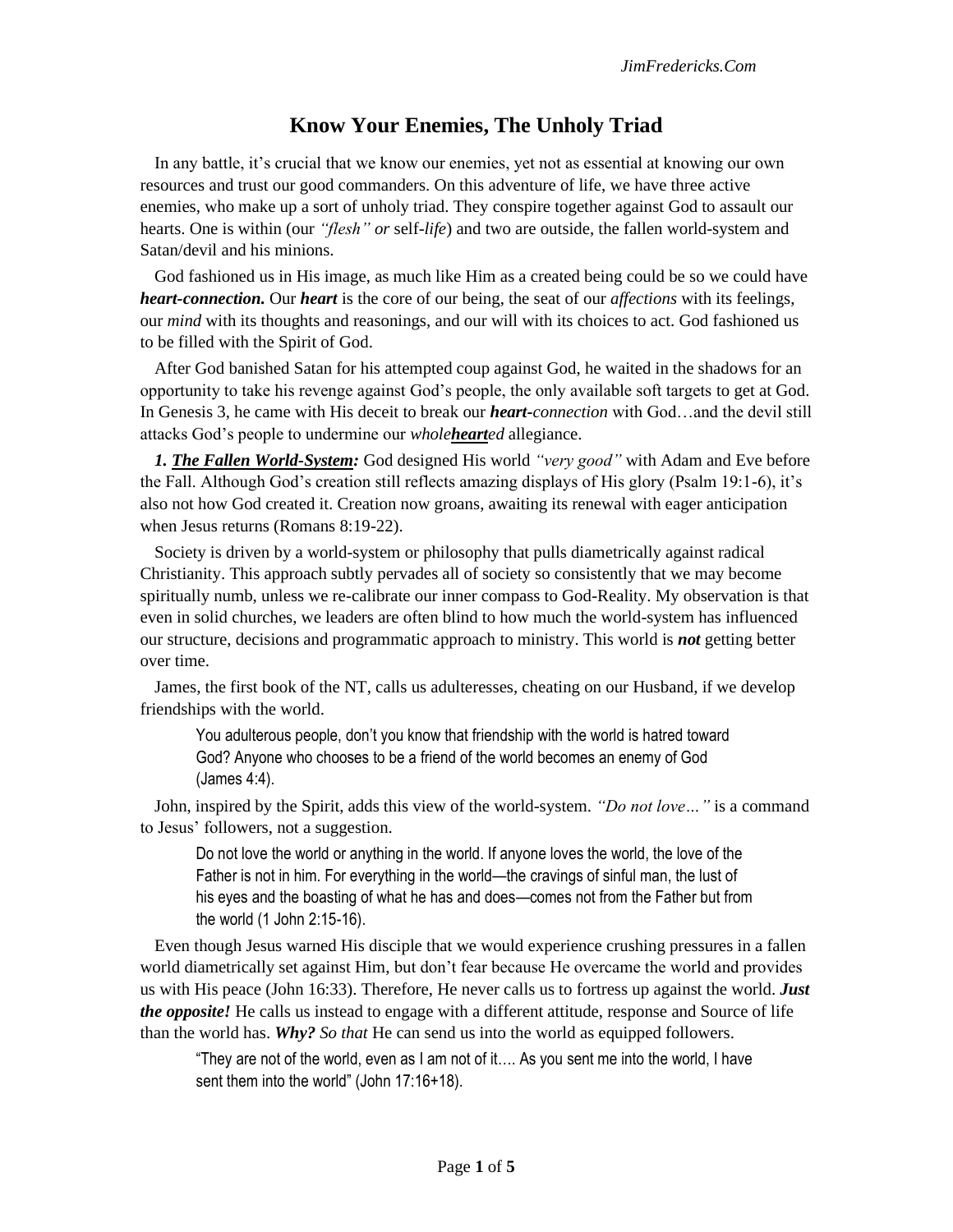"In this world you will have trouble. But take heart! I have overcome the world" (John 16:33b).

*2. Our "Flesh" or Self-life:* When we were born again through faith in Christ, Paul tells us that our old self (or "old man," NASB<sup>1</sup>) was crucified with Christ (Romans 6:6).<sup>2</sup> Crucifixion means death. All we were before salvation separate from God *has been* crucified, past tense, done deal. All things have been made new; the old has gone (2 Corinthians 5:17).

## *Yet…*

## *How does Scripture explain why I still get assaulted on my journey and stumble?*

Embrace the *Both/And* paradox that releases mystery as a creative tension to thrust us towards God. Yes, all things are spiritually new, yet God never pushed *"reset"* on our memories when He gave us new life. A "traitor" within now targets our hearts as the spiritual battleground for the unholy triad.

Jesus calls this traitor within *"self"* and Paul *"flesh."*

This *"old man,"* who I was before Christ, no longer lives. I'm forever different. To be crucified means death (Romans 6:6). *Yet also* I have a "break-off" remnant still alive and kicking up problems, like guerilla insurgents fighting against the legitimate government. This traitor lives within me and often *seems* like me since it's a fragment from damaging aspects of my former life, my crucified *"old man."* However, be clear that it is *not* me.

No more graphic portrayal of this inner warfare exists in Scripture than Romans 7:14-25 (especially 7:17-19, *NASB*).<sup>3</sup> Paul sharply distinguishes between his identity in Christ and this terrorist residing within, the *"flesh."* The *"flesh"* is *not* me (Romans 7:17-20, *NASB*), although it responds a lot like I did before salvation. And I'm still responsible whenever I yield to my *"flesh."* Paul never denies his responsibility for his actions with an *"oh, well, I'm helpless anyway because I'm broken."*

#### *Don't get confused here with this creative tension.*

Not all our self-responses look ugly, at least not from the point of view of those around us. Look at Paul's description of his pre-conversion responses in Philippians 3:4-6. He was top-rung in the Jewish religion. Please read these verses.

These describe Old Covenant religious accomplishments, pursuits and heritage. They reflected strong morality. None were sin from the perspective of his religion. These would have made him a hero in his religious circles. He was the kind of man parents pointed to as the up-&-coming model for their sons. A leader. A crusader for his faith. Popular. Well-versed in rhetoric and persuasion.

Yet actions that Paul counted "dog dung" compared to the surpassing riches of knowing Christ (Philippians 3:4-7).

Our *"flesh"* may simply be the easiest way out. It seizes upon some sort of competence as our counterfeit identity or rejects anything that we cannot adequately control. The *"flesh"* is not only self-indulgent drives, but also whatever we can do in our own strength to follow our own passions. Today this may be filled with extraordinary secular accomplishments or even Christian pursuits.

Since God did not push "reset" when I came to Christ, my *"flesh"* today is still capable of great damage, although I simply don't yield to this traitor within as often as I used.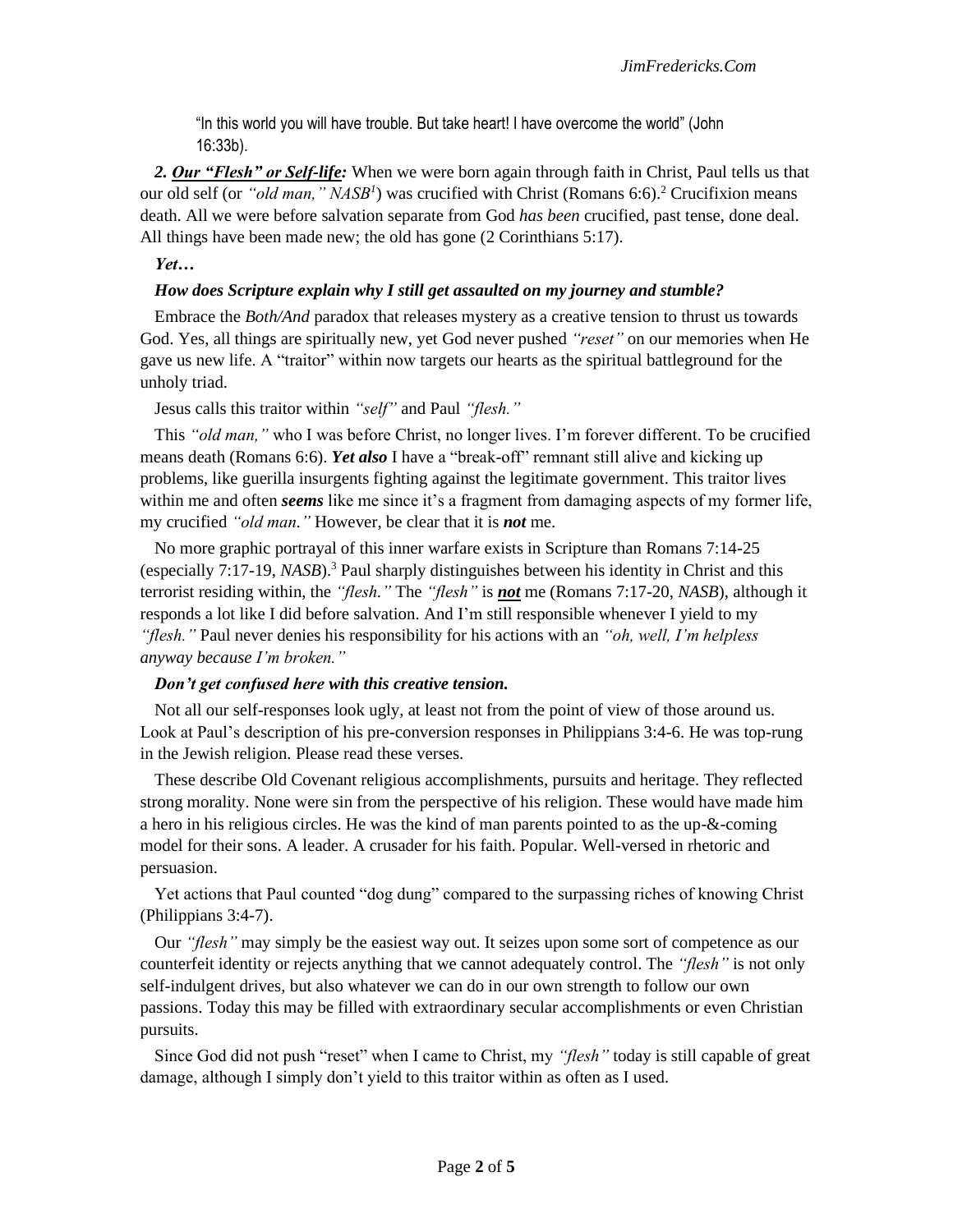I like the analogy of our old *self-life* or *"flesh<sup>4</sup>* as a traitorous guerilla band, splintered off after the legitimate government regains control of its county. The usurper is soundly defeated. The newspapers flash headline, *"Unlawful Government Smashed!"* The people rejoice in the streets because the oppressors are gone.

Yet a splinter terrorist faction takes to the jungle, warring within the country against the legitimate government. They are not citizens, just like our flesh is *in* us, but *not us* (Romans 7:19- 20). They are pretenders, yet powerful, relentless, ruthless. If the government reads its press clippings, they take their foot of their neck and yield space to operate. In some areas of the country where the enemy previously held the most power, it may feel *as if* the new regime with the authority to do good has not yet been installed.

This is aa powerful analogy of our *"flesh."*

To continue the analogy, if the legitimate government ignores this breakaway group, they will gradually take more control in the country. The terrorists may have great freedom in certain segments, even though they have *no legal rights*, and no rights at all, unless we yield them.

If the government musters its troops with its overwhelming superiority against every outbreak of the guerilla group, it can corral the band into a small, less vulnerable corner of the county. The breakoff group is not annihilated. The rebel band however has been herded over time to a place where it can be controlled. It then causes fewer significant problems.

This describes our lifelong battle against our *"flesh"* or self-life.

The answer to combat our *"flesh"* is not the sin-management strategy of *"Try harder!"* The NT provides no growth-strategy to improve or annihilate our *"flesh."* After decades, my *"flesh"* has not improved. It still has a restless pull to tempt me to succeed in life by my unaided abilities, if I yield to it.

Romans 8:1-39 sketches out a summary of God's solution, *"His overwhelming superiority"*  over our self-life as we cultivate His presence. We take responsibility for our life by partnering with the Spirit in our delegated *authority* to wall up my *"flesh"* into an ever-shrinking corner. Then it feeds on itself like wolves feed on other wolves when they are starving.

As we see the Triune God for who He is, our pleasures in Him will multiply. This in turn pushes out lower pleasures, like light dispels darkness. We grow, not by will-choices, but by partnering with the Spirit in the *"expulsive power of a higher affection."<sup>5</sup>*

When we struggle with sin, the problem is not that our desires are too strong. They are actually too weak because they are focused on lesser pleasures. We live in the creative tension of this *Both/And* before Jesus returns a second time. This keeps us dependent on our Family-of-Three, Father, Son and Spirit.

*3. The Devil, also called Satan:* Of all bad men, the wickedest is the one who originally stood in the immediate presence of God. Satan or Lucifer was probably the highest of angels. He apparently fell when He was not satisfied to be God's highest and most trusted angel. He coveted God's throne and the worship and adoration only God Himself could receive. And a third of the angels joined the devil in his rebellion and fall.

Humanity first experienced this personal, evil presence, Satan, disguised as the serpent in the Garden of Eden, deceiving Eve. Because of his deceit, all the universe fell, including God's crown-jewel as they forfeited their God given authority as co-regents of the world when they went rogue (Gen. 3).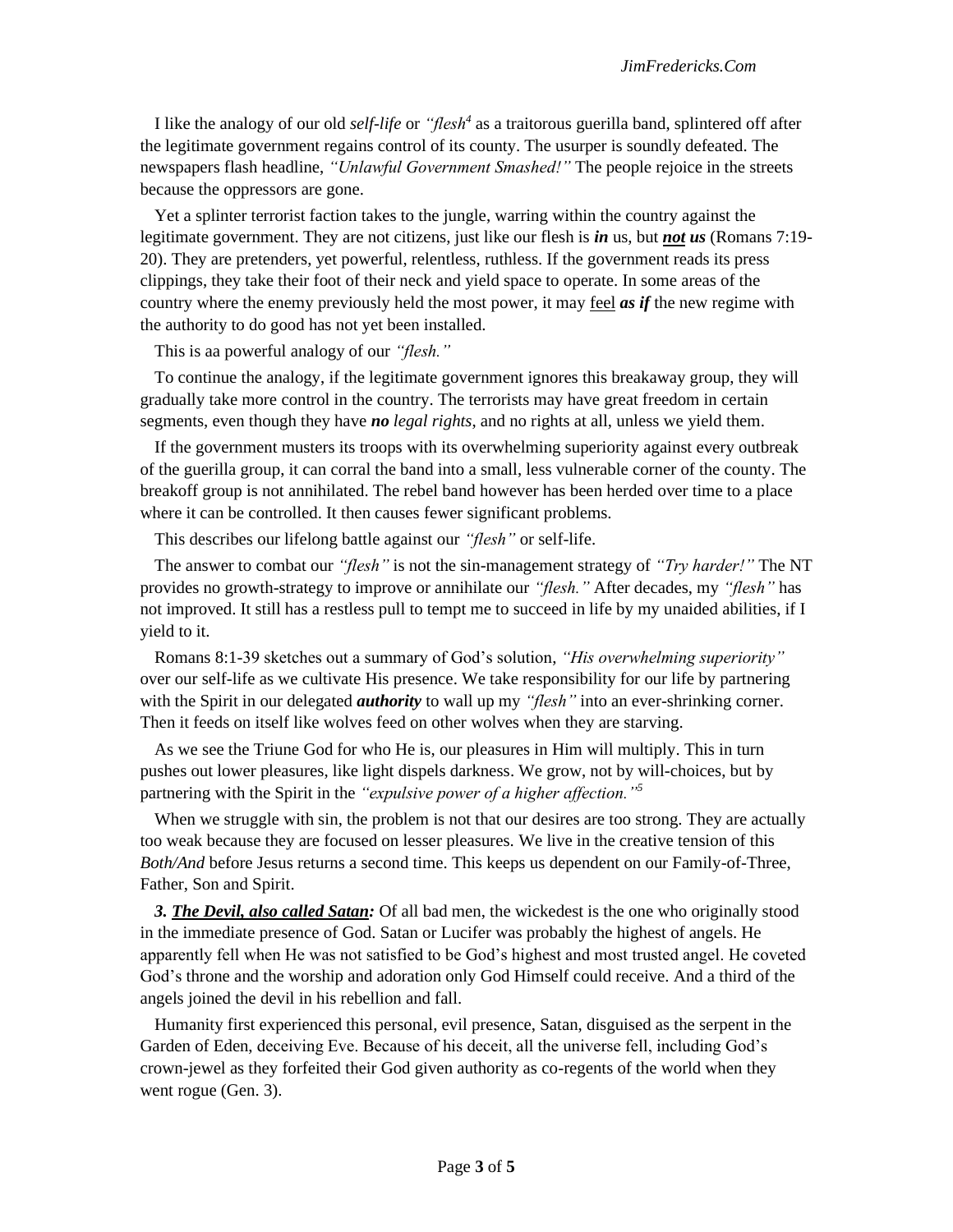Satan does not change over the millenniums. Jesus called him Beelzebub, *"Lord of the Flies,"*  the one who feeds on dead carcasses. In contrast to life to the full that Jesus offers, the thief, the devil, comes only to steal and kill and destroy (John 10:10). Our archenemy prowls around like a roaring lion looking for someone to devour (1 Peter 5:8b). At the end of time, John calls him a dragon who is thrown into the Lake of Fire for all eternity.

And the devil, Satan, the dragon attacks our *hearts* to win them away from our Team-of-Three. He utilized his favorite weapon of deceit on our forefathers, disguising himself like an angel of light in order to deceive even God's children (2 Corinthians 11:14). Life is very confusing if we do not take into account that our once perfect world now has a villain and that we now have an active enemy.

Assaults on our lives may come from one, two or all three of these unholy allies.

As an important postscript, it seems that our enemy is assaulting the Reality of a real *"hell"* today, and even using Christian voices. In Matthew 25:41, Jesus gives us insight that the original purpose of the eternal fires of hell were for the devil and his henchmen. God created His imagebearers for relationship with one.

"Then he will say to those on his left, 'Depart from me, you who are cursed, into the eternal fire prepared for the devil and his angels'" (Matthew 25:41).

*But what about when a person rejects the wonderful love of God then dies physically? True love must be willing so may be freely received and can be freely rejected. His desire is for none to perish yet He design us for authentic love.*

If a person set against God were to enter heaven, then heaven would be spiritually polluted like the earth is today. Hell is an unfortunate necessity if heaven is to be truly heaven.

Anyone whose name was not found written in the book of life was thrown into the lake of fire (Revelation 20:15).

#### *What's God's heart though when a person dies outside of Christ?*

If you read any of the *Ten Baseline Essentials*, then you have gotten in touch with God's loving heart. I believe hell must be expanded every time a person dies outside of Christ. And God weeps over them like Jesus wept over Jerusalem because His heart desires all to willingly follow Him.

<sup>2</sup> Paul's precise wording in Romans 6 is fascinating…and the nuances also beyond this teaching. *If you are interested in more, go to my website under the tab for my books and download my free PDF on Romans 5-8.*

Briefly, *"Our body of sin is therefore rendered powerless"* (6b). The result is that our *"body of sin"* is deprived of its power to control.. Now, let's also be careful here. Our body itself is not sinful. It's however the seat of sin. Our physical body expresses most of our sin in some way or another. The *"must"* of sin however has been removed like a thorn.

This word *"rendered powerless"* is a good translation. Look up its range of meanings in other translations. It does not mean to *"become extinct or annihilated."* It means to be deprived of power, to be defeated, to be placed where it can be controlled, like a terrorist band pushed into the jungle. It also does not mean that sin has no power at all or 7:14-25 would be nonsense. The careful wording informs us that we won't live in sinless perfection without any remaining battles.

<sup>3</sup> This is one of the highly controversial passages in Romans, with godly advocates on both sides, who love Scripture as much as you or me. Some feel the whole of chapter 7 is speaking to Jews

<sup>&</sup>lt;sup>1</sup> In a study of the *"flesh,"* I strongly suggest using the *NASB* translation, which stays truest to translation in this arena.